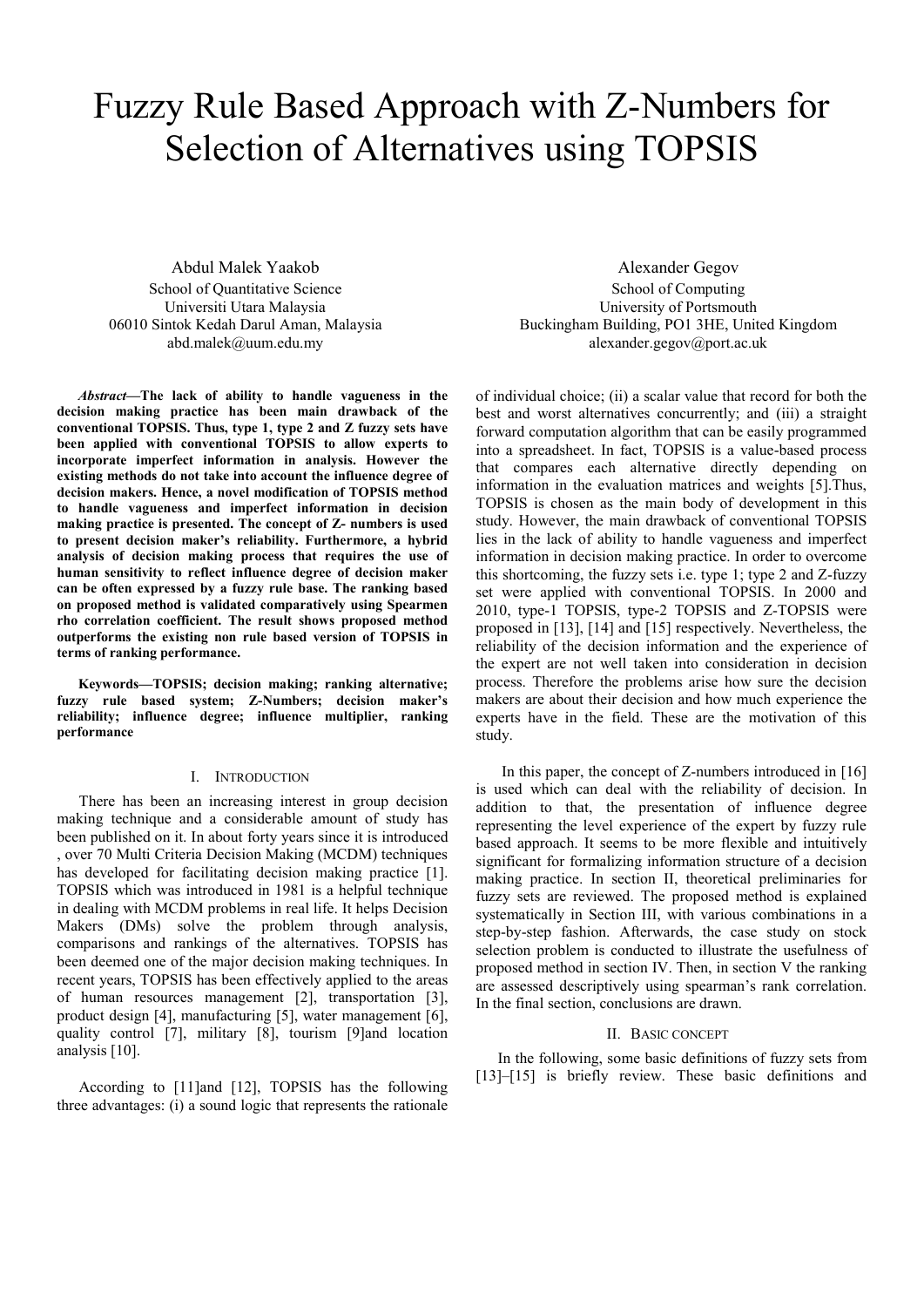notations are used throughout the paper unless stated otherwise.

*Definition 1: Fuzzy set* 

A fuzzy set *A* is defined on a universe *X* may be given as:  $A = \{(x, \mu_{A_i}(x)) \mid x \in X\}$ 

Where  $\mu_A(x): X \to [0,1]$  is the membership function of *A*. The membership value  $\mu_A(x)$  describes the degree of belongingness of  $x \in X$  in *A*. Throughout this paper, type-1 fuzzy number and Z-number are presented in the form of trapezoidal fuzzy number. It is easy to deal with because it is piece wise linear. On the other hand, the good coverage of trapezoidal fuzzy number is a good compromise between efficiency and effectiveness.

# *Definition 2: Type-1 Fuzzy Number*

A trapezoidal fuzzy numbers can be represented by the following membership function given by



# Fig.1. Type-1 Fuzzy Number

# *Definition 2: Z-numbers*

Z-number is an ordered pair of type-1 fuzzy numbers denoted as  $Z = (\tilde{A}, \tilde{B})$ . The first component  $\tilde{A}$ , a restriction on the values, is a real-valued uncertain variable. The second component  $\overline{B}$  is a measure of reliability for the first component. The illustration of the *Z* – number can be described as Figure 3.



The concept of a Z-numbers  $Z = (\widetilde{A}, \widetilde{B})$  is intended to provide a basis for computation with numbers which not totally reliable. A Z-number can be used to represent the

information about an uncertain variable of the type where  $\tilde{A}$ represents a value of the variable X, and the second component,  $\tilde{B}$  represent an idea of certainty or probability such as the concept of sureness, confident, reliability, strength of belief and possibilities. Or informally, B may be interpreted as a response to the question: How sure are decision makers that X is A. Example of Z-valuation are:

(Very good, Likely), (Good, Unlikely)

#### III. PROPOSED METHOD

In this section, the authors have modified the Z-TOPSIS method introduced in [15] using fuzzy rule based approach. Basically, the concepts of Z-Numbers have capability to represent the reliability of decision maker into decision making evaluation. In order to enhance capability to deal with vagueness and representing decision information more effectively, in this paper the authors propose additional element that represent the evaluation of a fuzzy rule based systems in Z-TOPSIS. The main objective of this modification is to introduce the ability of fuzzy rule based system in existing Z-TOPSIS. Thus, the evaluation by proposed method allows the empirical knowledge of the expert, represented by fuzzy rule, also can be take in to account in the decision making process.

The use of technique associated with the empirical knowledge of experts, allows us a hybrid analysis of the decision making problems where the process of decision making requires the use of human sensitivity, which often can be expressed by a fuzzy rules base. The influence level of this rule is defined by influence degree that the criteria will receive in the analysis of the problem. The authors have adopt the methods described in [17] for the knowledge of the influence degree of each decision maker. In case in which one decision maker has more knowledge of the domain, optionally the opinion of this expert may have greater degree of importance than the other decision makers in the analysis of the problem. Thus, the proposed method can identify and aggregate the different opinions of decision makers with varying influence degrees to suggest the final solution.

 As established fuzzy TOPSIS method [13], Table 1 and Table 2 are used in representing the importance of criteria and the rating of the alternative. In addition to that, Table 3 and Table 4 are proposed in this paper is used to represent the reliability of decision makers and to identify the alternative level for the consequent part of the rule.

| LAUITUMILINUI (             |                                 |  |  |  |  |  |  |  |
|-----------------------------|---------------------------------|--|--|--|--|--|--|--|
| <b>Linguistic Variables</b> | <b>Trapezoidal Fuzzy Number</b> |  |  |  |  |  |  |  |
| Very Low (VL)               | (0.00, 0.00, 0.00, 0.10)        |  |  |  |  |  |  |  |
| Low (L)                     | (0.00, 0.10, 0.10, 0.25)        |  |  |  |  |  |  |  |
| Medium Low (ML)             | (0.15, 0.30, 0.30, 0.45)        |  |  |  |  |  |  |  |
| Medium (M)                  | (0.35, 0.50, 0.50, 0.65)        |  |  |  |  |  |  |  |
| Medium High (MH)            | (0.55, 0.70, 0.70, 0.85)        |  |  |  |  |  |  |  |
| High(H)                     | (0.80, 0.90, 0.90, 1.00)        |  |  |  |  |  |  |  |
| Very High (VH)              | (0.90, 1.00, 1.00, 1.00)        |  |  |  |  |  |  |  |
|                             |                                 |  |  |  |  |  |  |  |

TABLE 1: LINGUISTIC VARIABLE FOR IMPORTANCE WEIGHT OF EACH CRITERION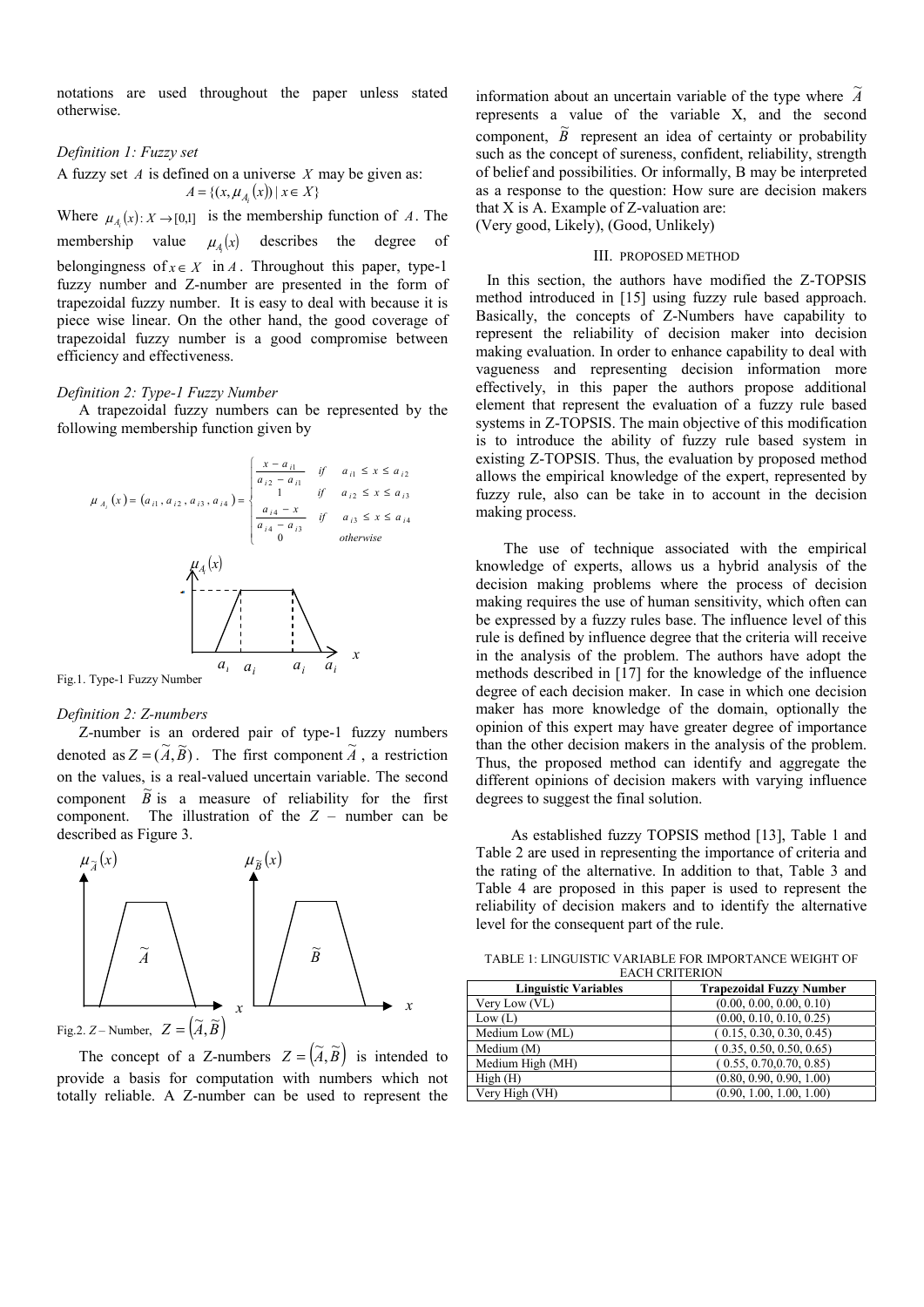| TABLE 2: LINGUISTIC VARIABLE FOR RATING OF ALL |
|------------------------------------------------|
| <b>ALTERNATIVE</b>                             |

| <b>Linguistic Variables</b> | <b>Trapezoidal Fuzzy Number</b> |
|-----------------------------|---------------------------------|
| Very Poor (VP)              | (0, 0, 0, 1)                    |
| Poor $(P)$                  | (0, 1, 1, 3)                    |
| Medium Poor (MP)            | (1, 3, 3, 5)                    |
| Fair $(F)$                  | (3, 5, 5, 7)                    |
| Medium Good (MG)            | (5, 7, 7, 9)                    |
| Good(G)                     | (7, 9, 9, 10)                   |
| Very Good (VG)              | (9, 10, 10, 10)                 |

TABLE 3: LINGUISTIC VARIABLE FOR EXPERT'S RELIABILITY

| <b>Linguistic Variables</b> | <b>Trapezoidal Fuzzy Number</b> |
|-----------------------------|---------------------------------|
| Strongly Unlikely (SU)      | (0.00, 0.00, 0.00, 0.10)        |
| Unlikely $(U)$              | (0.00, 0.10, 0.10, 0.25)        |
| Somewhat Unlikely (SWU)     | (0.15, 0.30, 0.30, 0.45)        |
| Neutral $(N)$               | (0.35, 0.50, 0.50, 0.65)        |
| Somewhat Likely (SWL)       | (0.55, 0.70, 0.70, 0.85)        |
| Likely $(L)$                | (0.80, 0.90, 0.90, 1.00)        |
| Strongly Likely (SL)        | (0.90, 1.00, 1.00, 1.00)        |

The linguistic variable that represents the consequents of rules was named "Alternative Level" and is represented by fuzzy sets "Very bad", "Bad", "Regular", "Good" and "Excellent".

TABLE 4: LINGUISTIC VARIABLE FOR ALTERNATIVE LEVEL

| <b>Linguistic Variables</b> | <b>Trapezoidal Fuzzy Number</b> |
|-----------------------------|---------------------------------|
| Very Bad (VB)               | (0.00, 0.00, 0.00, 0.25)        |
| Bad(B)                      | (0.00, 0.25, 0.25, 0.50)        |
| Regular(R)                  | (0.25, 0.50, 0.50, 0.75)        |
| Good(G)                     | (0.50, 0.75, 0.75, 1.00)        |
| Very Good (VG)              | (0.75, 1.00, 1.00, 1.00)        |

The following algorithm is conducted to obtain the ranking of alternatives, whereby Step 1 is purely from [18] but it make use the linguistics variable for expert's reliability from Table 3 for the component B in Z-Numbers, follows by Step 2- 7 are adopted from [13]. In order to deal with influence degree of decision maker the authors have introduced the step 8-10, which make use the rule based approach.

## Z- FRBS TOPSIS Algorithm

Instead of calculating the average decision matrix as previous TOPSIS methods in [2],[13]. In here, opinion of each decision maker evaluated independently. Assume there are *m* alternatives  $A_1, A_2, \cdots, A_m$  and there are *n* criteria  $C_1, C_2, \dots, C_n, C_{n+1}$ . Where  $C_{n+1}$  represent the influence level of each decision maker. Let  $k$  decision makers  $DM_1, DM_2, \dots, DM_k$  then will have *k* decision matrix.

*Step 1*: Used the information from Table 3 to derive component B, and then convert Z-numbers to type-1 fuzzy number

Assume a Z-number,  $Z = (\widetilde{A}, \widetilde{B})$ . Let  $\{\widetilde{A} = (x, \mu_{\widetilde{A}}) | x \in [0,1]\}, \{\widetilde{B} = (x, \mu_{\widetilde{B}}) | x \in [0,1]\}, \mu_{\widetilde{A}}$  and  $\mu_{\widetilde{B}}$  is a trapezoidal membership function. The second part

(reliability) needs to convert into crisp number using fuzzy expectation as

$$
\alpha = \frac{\int x \mu_{\widetilde{B}} dx}{\int \mu_{\widetilde{B}} dx}
$$
 (1)

where  $\int$  denotes an algebraic integration. Then add the weight of the second part (reliability) to the first part (restriction). Weighted Z-number can be denoted as

$$
\widetilde{Z}^{\alpha} = \{ (x, \mu_{\widetilde{A}^{\alpha}}) \mid \mu_{\widetilde{A}^{\alpha}}(x) = \alpha \mu_{\widetilde{A}}(x), x \in [0,1] \}
$$

These can be type-1 fuzzy number as

$$
\widetilde{Z}^{\prime} = \{ \langle x, \mu_{\widetilde{Z}^{\alpha}}(x) \rangle | \mu_{\widetilde{Z}^{\alpha}}(x) = \mu_{\widetilde{A}}(\frac{x}{\sqrt{\alpha}}), x \in [0,1] \}
$$

It is proven in [19] that  $\widetilde{Z}'$  has the same Fuzzy Expectation with  $\tilde{Z}^{\alpha}$ .

*Step 2*: Construct decision matrix  $\widetilde{D}$  and weight matrix  $\widetilde{W}$ 

Assume that a decision group has K persons, and then the importance of the criteria and the rating of alternatives with respect to each criterion. Multi criteria decision making problem can easily expressed in matrix format as

$$
\widetilde{D} = \begin{bmatrix}\n\widetilde{x}_{11} & \widetilde{x}_{12} & \cdots & \widetilde{x}_{1n} \\
\widetilde{x}_{21} & \widetilde{x}_{22} & \cdots & \widetilde{x}_{2n} \\
\vdots & \vdots & \ddots & \vdots \\
\widetilde{x}_{m1} & \widetilde{x}_{m2} & \cdots & \widetilde{x}_{mn}\n\end{bmatrix}
$$
\n
$$
\widetilde{W} = \begin{bmatrix}\n\widetilde{w}_1 & \widetilde{w}_2 & \cdots & \widetilde{w}_n\n\end{bmatrix}
$$
\n(2)

Where  $\tilde{x}_{ij}$  for all  $i=(1,2,...n)$ , *j* and  $\tilde{w}_j$  are linguistic variables. These linguistic variables can be described by fuzzy numbers,  $\tilde{x}_{ij} = (a_{ij}, b_{ij}, c_{ij}, d_{ij})$  and  $\tilde{w}_j = (w_{j1}, w_{j2}, w_{j3}, w_{j4})$ .

*Step 3*: Construct normalized fuzzy decision matrix,  $\tilde{R}$  and normalized decision matrix  $\tilde{V}$ 

For the purpose of making various scales comparable, linear scale transformation is used to construct normalized fuzzy decision matrix as

$$
\widetilde{R} = \left[ \widetilde{r}_{ij} \right]_{m \times n} \tag{3}
$$

where B and C are the set of benefit criteria and cost criteria, respectively, and

$$
\widetilde{r}_{ij} = \left(\frac{a_j^-, a_j^-, a_j^-, a_j^-}{d_{ij}^-, \overline{c}_{ij}^-, \overline{b}_{ij}^-, \overline{a}_{ij}^-, \right), \ j \in B;
$$
\n
$$
\widetilde{r}_{ij} = \left(\frac{a_{ij}}{c_j^+, c_j^+, c_j^+, \overline{c}_{ij}^+, \overline{c}_{ij}^+, \overline{c}_{ij}^+, \overline{c}_{ij}^+, \overline{c}_{ij}^+, \overline{c}_{ij}^+, \overline{c}_{ij}^+, \overline{c}_{ij}^+, \overline{c}_{ij}^+, \overline{c}_{ij}^+, \overline{c}_{ij}^+, \overline{c}_{ij}^+, \overline{c}_{ij}^+, \overline{c}_{ij}^+, \overline{c}_{ij}^+, \overline{c}_{ij}^+, \overline{c}_{ij}^+, \overline{c}_{ij}^+, \overline{c}_{ij}^+, \overline{c}_{ij}^+, \overline{c}_{ij}^+, \overline{c}_{ij}^+, \overline{c}_{ij}^+, \overline{c}_{ij}^+, \overline{c}_{ij}^+, \overline{c}_{ij}^+, \overline{c}_{ij}^+, \overline{c}_{ij}^+, \overline{c}_{ij}^+, \overline{c}_{ij}^+, \overline{c}_{ij}^+, \overline{c}_{ij}^+, \overline{c}_{ij}^+, \overline{c}_{ij}^+, \overline{c}_{ij}^+, \overline{c}_{ij}^+, \overline{c}_{ij}^+, \overline{c}_{ij}^+, \overline{c}_{ij}^+, \overline{c}_{ij}^+, \overline{c}_{ij}^+, \overline{c}_{ij}^+, \overline{c}_{ij}^+, \overline{c}_{ij}^+, \overline{c}_{ij}^+, \overline{c}_{ij}^+, \overline{c}_{ij}^+, \overline{c}_{ij}^+, \overline{c}_{ij}^+, \overline{c}_{ij}^+, \overline{c}_{ij}^+, \overline{c}_{ij}^+, \overline{c}_{ij}^+, \overline{c}_{ij}^+, \overline{c}_{ij}^+, \overline{c}_{ij}^+, \overline{c}_{ij}^+, \overline{c}_{ij}^+, \overline{c}_{ij}^+, \overline{c}_{ij}^+, \overline{c}_{ij}^+, \overline{c}_{ij}^+, \overline{c}_{ij}^+, \overline{c}_{ij}^+, \overline{
$$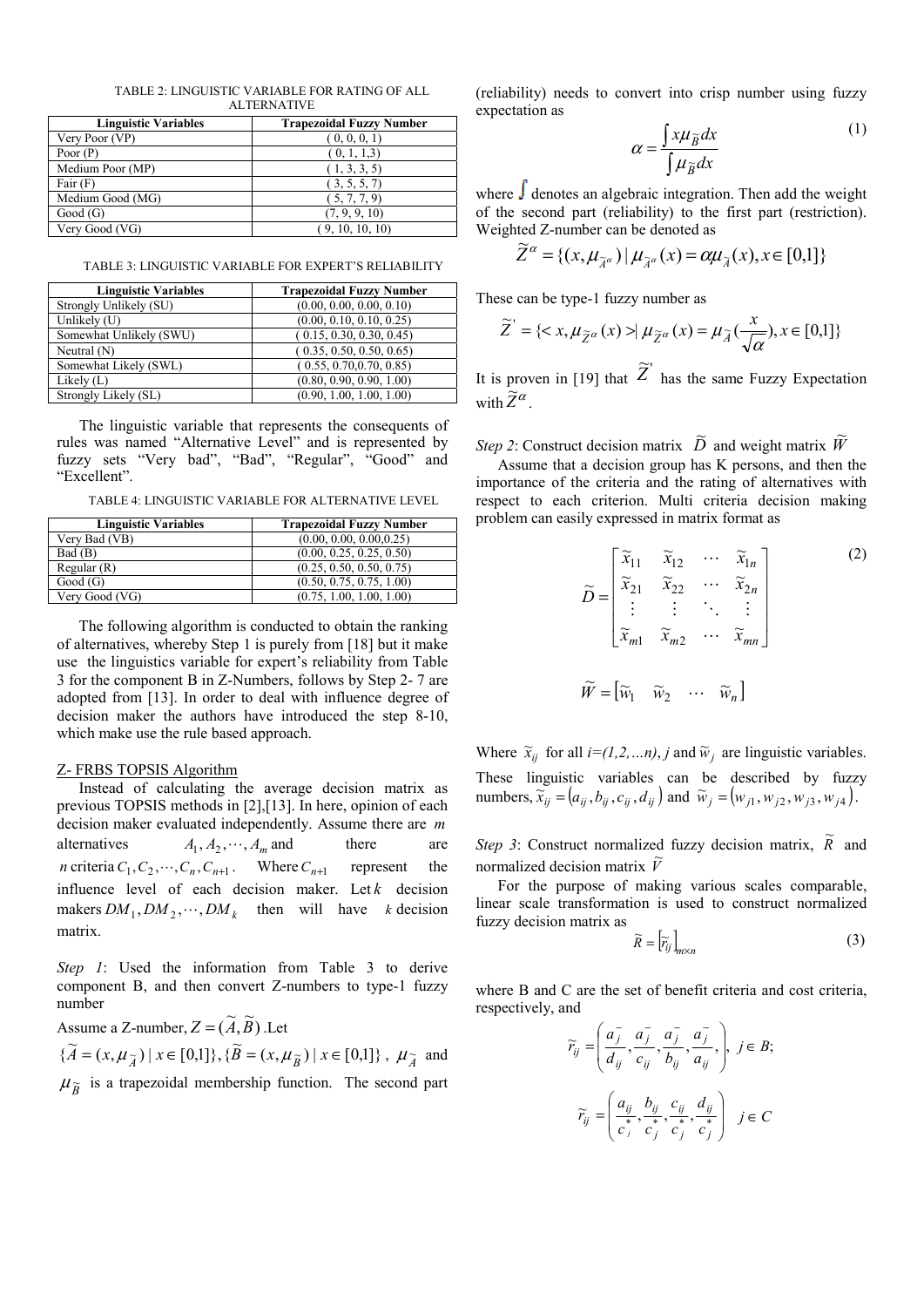$$
d_j^* = \max_i d_{ij} \text{ if } j \in B; \\
 a_j^- = \min_i a_{ij} \text{ if } j \in C;
$$

The technique mentioned on top of is to preserve the property that the ranges of normalized fuzzy numbers belong to  $[0,1]$ .

Considering the different importance of each criterion, we can construct the weighted normalized fuzzy decision matrix as

$$
\widetilde{V} = \left[\widetilde{v}_{ij}\right]_{m \times n} i = 1, 2, ..., m \text{ and } j = 1, 2, ..., n
$$
\n(4)

\nwhere  $\widetilde{v}_{ij} = \widetilde{r}_{ij}(\cdot)\widetilde{w}_{j}$ .

*Step 4*: Find Fuzzy Positive-Ideal Solution,  $A^*$  and Fuzzy Negative-Ideal Solution, *A*<sup>†</sup>

Based on the weighted normalized fuzzy decision matrix, the elements  $\widetilde{v}_{ij}$ , for all *i* and *j* are normalized positive triangular fuzzy numbers and their ranges belong to the closed  $interval[0,1]$ . Then, we can define the fuzzy positive-ideal solution and fuzzy negative-ideal solution as

$$
A^* = (\widetilde{v}_1^*, \widetilde{v}_2^*, \dots, \widetilde{v}_n^*),
$$
  
\n
$$
A^- = (\widetilde{v}_1^-, \widetilde{v}_2^-, \dots, \widetilde{v}_n^-),
$$
\n(5)

where  $\widetilde{v}_j^* = (1,1,1,1)$  and,  $\widetilde{v}_j^* = (0,0,0,0)$  for  $j = 1,2,...,n$ .

Find Distance of Each Alternative from  $A^*$  and  $A^-$ 

The distance of each alternative from  $A^*$  and  $A^-$  can be currently calculated as

$$
d_i^* = \sum_{j=1}^n d(\widetilde{v}_{ij}, \widetilde{v}_j^*), \ i = 1, 2, ..., m,
$$
  

$$
d_i^- = \sum_{j=1}^n d(\widetilde{v}_{ij}, \widetilde{v}_j^-), \ i = 1, 2, ..., m,
$$
 (6)

where  $d(\cdot, \cdot)$  is the distance measurement between two fuzzy numbers.

 *Step 5*: Find Closeness Coefficient,*CCi*

A closeness coefficient is defined to determine the ranking order of all alternatives once the  $d_i^*$  and  $d_i^-$  of each alternative  $A_i$  for  $i = 1, 2, ..., m$  has been calculated. The closeness coefficient of each alternative is calculated as

$$
CC_i = \frac{d_i^-}{d_i^* + d_i^-}, i = 1, 2, ..., m
$$
 (7)

*Step 6:* The Influence Closeness Coefficient *ICC*, of each alternative

The influence degree of each decision maker has been defined at this point, noting that experts with more experience may have a greater degree of influence than the others.

Let 
$$
\sigma_K = \frac{\theta_i}{\sum_{i=1}^K \theta_i}
$$
 for  $i = 1, \dots, m$  (8)

Where  $\sigma_K$  represent normalized influence degree for  $K^{th}$ decision maker.  $\theta_i$  is the importance degree between 0 ( unimportant) and 10 (very importance) of decision maker. Then

$$
ICC_i = \sigma_K * CC_i \tag{9}
$$

And it is necessary to normalized the  $ICC_i(NICC_i)$  to ensure that the  $ICC_i$  value varies between 0 to 1.

$$
NICC_i = \frac{ICC_i}{\max_i ICC_i} \tag{10}
$$

*Step 7:* The matrix of antecedent  $(\Lambda)$  and the matrix of consequent  $(\chi)$ 

To determine a matrix with antecedents is defined as

$$
\Lambda = \begin{bmatrix} X_{11} & X_{12} & \cdots & X_{1n} \\ X_{21} & X_{22} & \cdots & X_{2n} \\ \vdots & \vdots & \ddots & \vdots \\ X_{m1} & X_{m2} & \cdots & X_{mn} \end{bmatrix}
$$
 (11)

where  $X_{ij}$  is a linguistic variable represent the decision maker opinion of each alternative respect to the criteria.

Once  $NICC_i$  for each alternative defined by each decision maker is obtained, it is used to determine the consequents of alternative rules according to the fuzzy set with higher membership in Table 4. Then a matrix of consequents is define as follow

$$
\chi = \begin{bmatrix} Y_1 \\ Y_2 \\ \vdots \\ Y_m \end{bmatrix}
$$
 (12)

where  $Y_i$  is a linguistic variable based on Table 4 representing the output of the system based on Eq. (10) to find the value of  $NICC_i$ .

Step 8: The final score 
$$
(\Gamma)
$$
 for each alternative  
\n
$$
\Gamma = \lambda^* \Omega
$$
\n(13)

Where  $\lambda$  is a crisp value of aggregate membership function of the output defined as

$$
\lambda = \sum_{i=1}^{K} \alpha_{ij} / K \tag{14}
$$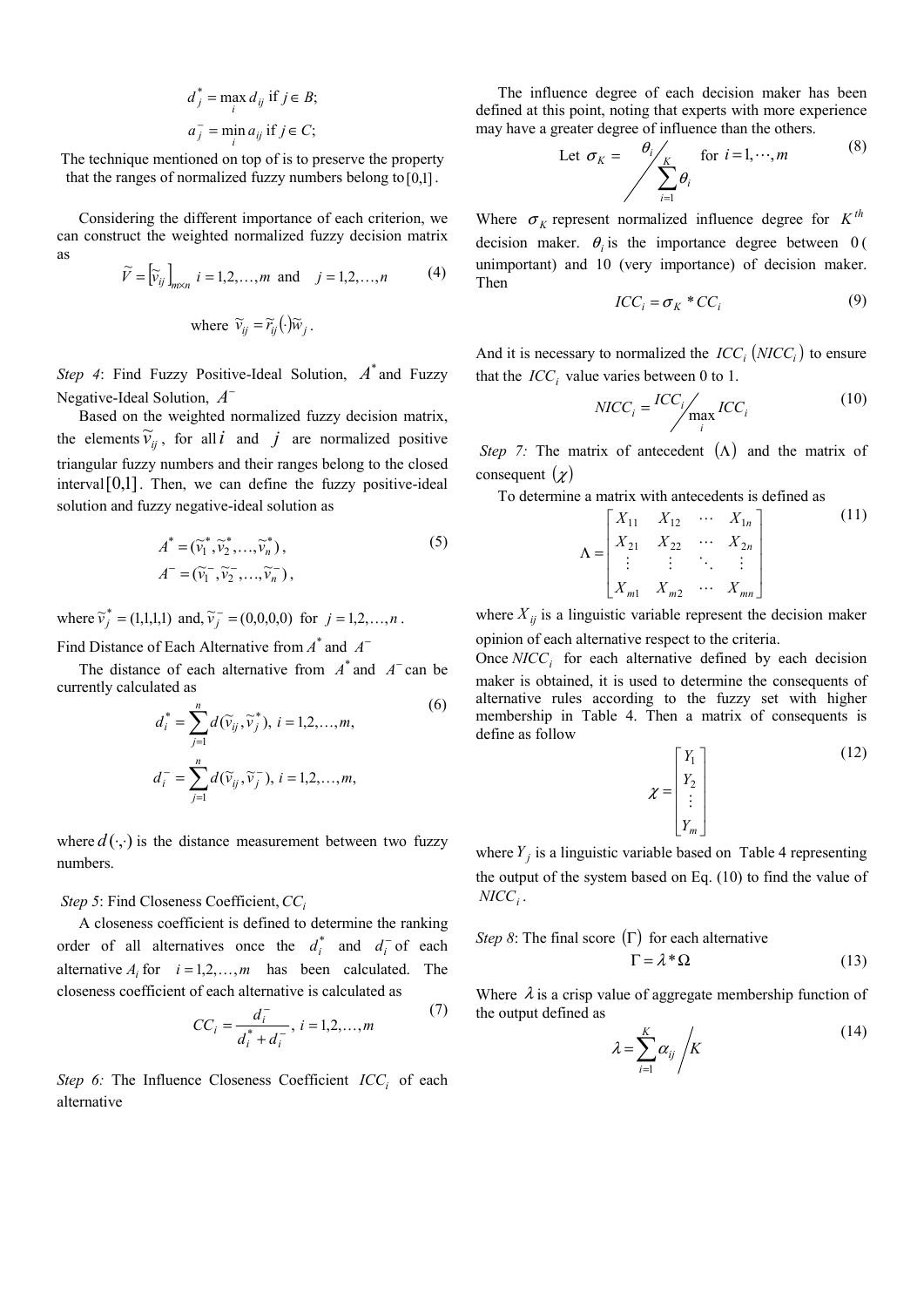Where the value of  $\alpha_{ij} \in Y_j$  is maximum membership degree of the output. In order to obtained a better representation in the ranking made by Z- FRBS TOPSIS. It is importance to have influence multiplier when the alternatives have same ranking position. It is show exactly how each alternative is different even a small difference. The following general formula to calculate influence multiplier $(\Omega)$  uses marginal closeness coefficient that have maximum membership degree.

$$
\Omega = \sum_{i=1}^{K} NICC_i / K \tag{15}
$$

Therefore, from the value of  $\Gamma$ , the ranking order of all alternative can be determine. The best alternative has higher value of  $\Gamma$ .

#### IV. CASE STUDY

In this case study a stock selection problem is considered in which the evaluation has been done by three decision makers. These financial experts including finance lecturer (DM1), fund manager (DM2) and PhD finance student (DM3). They evaluated 25 stocks listed on Main Board in Kuala Lumpur Stock Exchange at 30 November 2007 and then made investment recommendations according to financial ratio considered.

Microsoft Excel is used to calculate all the calculation involved to evaluate ranking of stocks and weight of each criterion. The DMs uses the linguistic weighting variable in Table 1 to assess the importance of the criteria, make use information in Table 2 to give rating for each alternative. Then use the information from Table 3 to express their reliability. The Z- FRBS TOPSIS algorithm introduced in Section 3 is now illustrated for the stock selection analysis.

*Step 1:* Used the information from Table 3 to derive component B, and then convert Z-number to type-1 fuzzy number.

In this step, C1 from Table 5 is used to illustrate the procedure of our approach. Assume Decision Maker 1 (DM1) give his opinion as follows:

 $\widetilde{A} = (0.9, 1.0, 1.0, 1.0; 1)$  $\widetilde{B} = (0.8, 0.9, 0.9, 1.0; 1)$ 

The DMs knowledge can be expressed to Z-number as:

$$
\widetilde{Z} = [(0.9, 1.0, 1.0, 1.0, 1), (0.8, 0.9, 0.9, 1.0, 1)]
$$

At first, we should convert DMs reliability into crisp number

$$
\alpha = \frac{\int x \mu_{\widetilde{B}} dx}{\int \mu_{\widetilde{B}} dx} = 0.9
$$

Second, add the weight of reliability to the constraint.

$$
\widetilde{Z}^{\alpha} = (0.9, 1.0, 1.0, 1.0, 0.9)
$$

Third, convert the weighted Z-number to type-1 fuzzy number according to proposed approach.

$$
\widetilde{Z}' = (\sqrt{0.9} * 0.9, (\sqrt{0.9} * 1.0, (\sqrt{0.9} * 1.0, (\sqrt{0.9} * 1.0))
$$
  
= (0.81,0.9,0.9,0.9)

Repeat the same procedure for all DM's judgments.

*Step 2:* Construct Z- decision matrix,  $(\widetilde{D})$  and Z-weight of alternative.  $(\widetilde{W})$ 

Converting the linguistic evaluation shown in table 5 and table 6 in the form of trapezoidal fuzzy number to construct the fuzzy decision matrix and determine the fuzzy weight of each criterion. The important of criteria and the rating of each alternative presented in Table 5, Table 6 (A), Table 6 (B) and Table 6(C) are obtained from questionnaire.

*Step 3*: Construct a normalized Z- decision matrix  $(\widetilde{R})$  and weight normalize Z-decision making matrix  $(\tilde{V})$ 

In order to construct fuzzy weighted normalized fuzzy decision matrix, Eq. (4) is used.

| $\widetilde{v}_{ii} = (a, b, c, d)$ |                  |
|-------------------------------------|------------------|
| $a = 4.50 * 0.81$                   | $b = 5.0 * 0.90$ |
| $a = 3.65$                          | $b = 4.5$        |
| $c = 5.0 * 0.90$                    | $d = 5.0 * 0.90$ |
| $c = 4.5$                           | $d = 4.5$        |

Therefore the  $\tilde{v}_{11} = (3.65, 4.50, 4.50, 4.50)$ 

From the decision matrix obtained in previous step, the max  $C_{1j} = 9.35$ , and using Eq. (3) stated to construct the

normalized fuzzy decision matrix.

$$
\widetilde{r}_{11} = \left(\frac{3.65}{9.35}, \frac{4.50}{9.35}, \frac{4.50}{9.35}, \frac{4.50}{9.35}\right)
$$
  

$$
\widetilde{r}_{11} = (0.3900, 0.4815, 0.4815, 0.4815, 0.4815)
$$

The normalization method mentioned above is to preserve the property, the range of normalized trapezoidal fuzzy number belong to  $|0,1|$ .

*Step 4*: The fuzzy positive-ideal solution  $A^*$  and fuzzy negative-ideal solution *A*<sup>−</sup>

Determine FPIS and FNIS as

$$
A^* = [(1,1,1,1), (1,1,1,1), \ldots, (1,1,1,1,1), \ldots],
$$

$$
A^- = [(0,0,0,0)_1, (0,0,0,0)_2, \ldots, (0,0,0,0)_2]
$$

Distance of each alternative from  $\tilde{A}^*$  and  $\tilde{A}^-$ 

The distance of alternative from FPIS and FNIS are shown below.

Using Eq. (6) fuzzy positive ideal solution for S1 calculated as follows

$$
d(C_{11}, A^+) = \sqrt{\frac{1}{3} \left[ (0.39 - 1)^2 + \dots + (0.4815 - 1)^2 \right]} = 0.7563
$$

Hence, similarly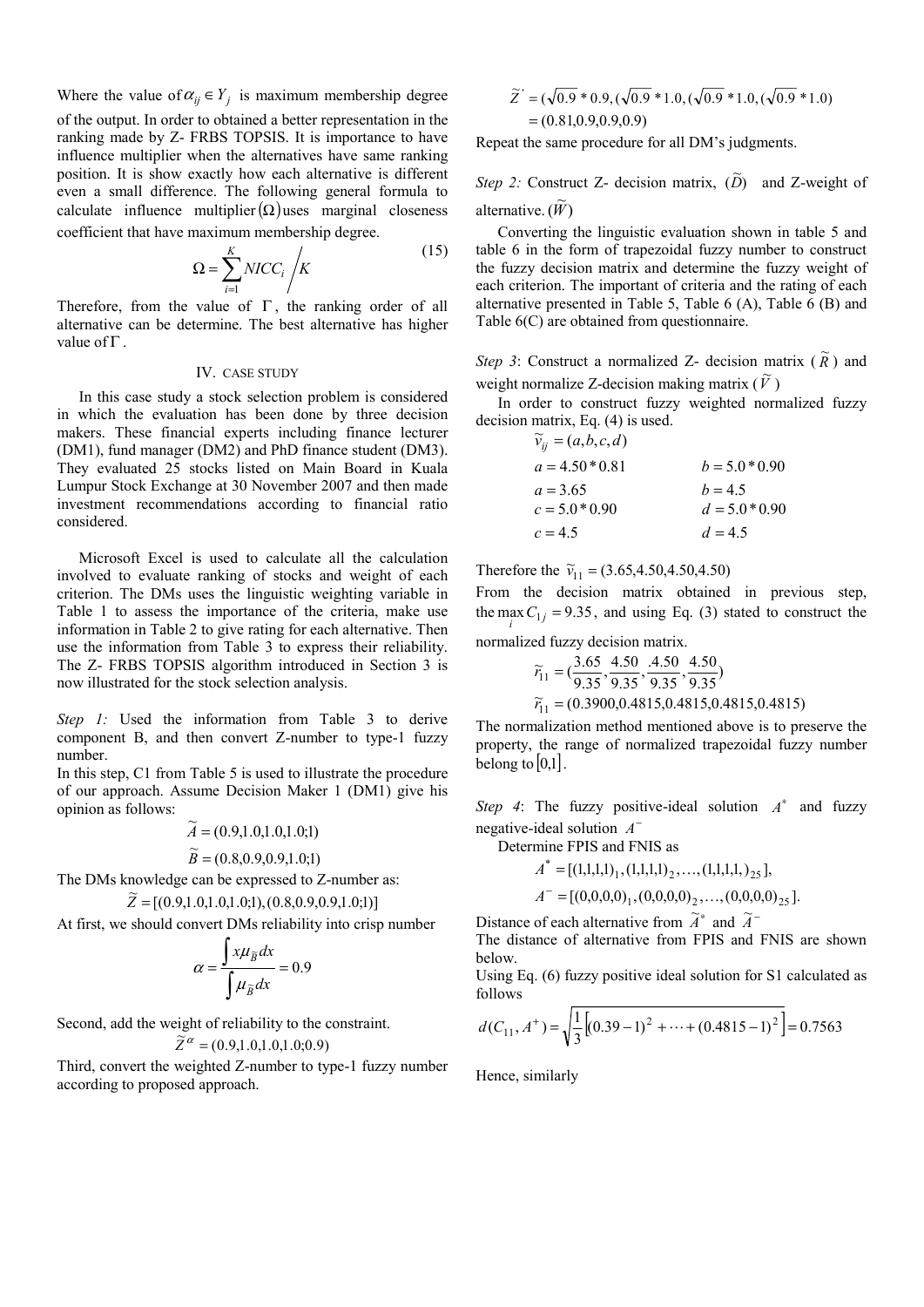$$
d(C_{12}, A^+) = 1.0241
$$
  
\n
$$
d(C_{13}, A^+) = 0.9114 \ d(C_{14}, A^+) = 0.7629
$$
,  
\n
$$
d(C_{15}, A^+) = 0.3485 \text{ and } d(C_{16}, A+) = 1.213
$$
  
\n
$$
D_{11}^+ = 0.7563 + 1.0241 + 0.9114 + 0.762 + 0.3485 + 1.213 = 5.015
$$
  
\nNext, using Eq. (6) Fuzzy negative ideal solution for  
\nSlcalculated as  
\n
$$
d(C_{11}, A^-) = \sqrt{\frac{1}{3} \left[ (0.39 - 0)^2 + \dots + (0.4815 - 0)^2 \right]} = 0.6612
$$
  
\n**Proof the same formula for the following**

Repeat the same formula for the following  $d(C_{12}, A^{-}) = 0.3983$ ,  $d(C_{12}, A^{-}) = 0.3983$ ,

 $d(C_{13}, A^- = 0.5266, d(C_{14}, A^-) = 0.68, d(C_{15}, A^-) = 1.156$ and  $d(C_{16}, A^{-}) = 0.23$ 

$$
\therefore D_{11}^- = 0.6612 + 0.3983 + 0.5266 + 0.68 + 1.156 + 0.23 = 3.654
$$

*Step 5*: The closeness coefficient of each criterion,  $CC_i$ 

By using Eq. (7) and the value of distance defined in the previous step, the closeness coefficient  $CC_i$ , calculated as following:

$$
CC_1 = \frac{3.654}{5.015 + 3.654} = 0.421
$$
,

Repeat the same procedure to calculate  $CC<sub>i</sub>$  for each alternative. In the next step shows how the new criteria  $C_{n+1}$  involved in the evaluation of Z- FRBS TOPSIS.

TABLE 5: IMPORTANCE OF CRITERIA *A B ABAB* C1 VH L VH L MH SL C2 MH SL MH SL MH L C3 MH SWL M SWL H SL C4 M L ML L M L C5 H SL H SL VH SWL C6 ML L M L ML L **DM1 DM2 DM3**

C7 8.00 10.00 7.00

TABLE 6(A): RATING BASED ON DM1 OPINION

|                |                  | <b>CRITERIA</b>      |                  |                  |                  |                  |                  |                  |                  |                  |                  |                  |  |
|----------------|------------------|----------------------|------------------|------------------|------------------|------------------|------------------|------------------|------------------|------------------|------------------|------------------|--|
|                |                  | C1<br>C <sub>2</sub> |                  | C <sub>3</sub>   |                  | C <sub>4</sub>   |                  | C5               |                  | C6               |                  |                  |  |
| <b>STOCK</b>   | $\boldsymbol{A}$ | $\boldsymbol{B}$     | $\boldsymbol{A}$ | $\boldsymbol{B}$ | $\boldsymbol{A}$ | $\boldsymbol{B}$ | $\boldsymbol{A}$ | $\boldsymbol{R}$ | $\boldsymbol{A}$ | $\boldsymbol{B}$ | $\boldsymbol{A}$ | $\boldsymbol{B}$ |  |
| S1             | VG               | N                    | VG               | N                | G                | N                | VG <sub>1</sub>  | L                | G                | L                | F                | <b>SWL</b>       |  |
| S2             | MG               | SW <sub>L</sub>      | VG               | SWI.             | F                | L                | M                | SW <sub>L</sub>  | G                | L                | G                | SL.              |  |
| S3             | VG <sub>1</sub>  | L                    | MG               | SL               | VG               | SL               | MG               | L                | G                | L                | MG               | SL               |  |
| S <sub>4</sub> | F                | L                    | MP               | N                | F                | N                | MG               | L                | MP               | <b>SWL</b>       | G                | SL               |  |
| S5             | P                | SW <sub>L</sub>      | P                | L                | F                | SWI.             | F                | N                | P                | SL               | F                | L                |  |
| S6             | G                | N                    | G                | SL               | G                | SL               | F                | <b>SWL</b>       | MG               | L                | F                | <b>SWL</b>       |  |
| S7             | MG               | L                    | F                | SWI.             | F                | L                | MP               | SL               | G                | SL               | F                | N                |  |
| S8             | MG               | N                    | F                | N                | MP               | N                | F                | L                | P                | N                | G                | SL               |  |
| S9             | VP               | SL                   | VP               | SL               | F                | <b>SWL</b>       | P                | L                | VP               | <b>SWL</b>       | F                | L                |  |
| S10            | F                | N                    | G                | N                | F                | SL               | MP               | SL               | P                | SL.              | F                | SL               |  |
| S11            | P                | <b>SWL</b>           | G                | L                | F                | N                | F                | L                | P                | N                | G                | SL               |  |
| S12            | MG               | N                    | G                | SL.              | F                | L                | MP               | SW <sub>L</sub>  | P                | L                | F                | <b>SWL</b>       |  |
| S13            | P                | L                    | G                | SL               | F                | N                | MG               | L                | P                | N                | F                | L                |  |
| S14            | F                | N                    | F                | <b>SWL</b>       | MG               | <b>SWL</b>       | VG <sub>1</sub>  | L                | MG               | <b>SWL</b>       | VG               | N                |  |
| S15            | MG               | SL                   | G                | N                | MG               | SL.              | G                | <b>SWL</b>       | F                | <b>SL</b>        | MG               | SL               |  |
| S16            | G                | N                    | VG               | SL               | G                | L                | G                | SL               | MG               | L                | F                | <b>SWL</b>       |  |
| S17            | P                | N                    | G                | SL.              | VP               | N                | F                | N                | P                | N                | P                | N                |  |
| S18            | P                | SW <sub>L</sub>      | VG               | L                | G                | SWI.             | F                | L                | P                | <b>SWL</b>       | VG <sub>1</sub>  | L                |  |
| S19            | MG               | SL                   | F                | N                | F                | SL               | G                | SL               | F                | SL               | F                | SL               |  |
| S20            | MG               | SL.                  | G                | SL.              | F                | N                | F                | SW <sub>L</sub>  | G                | L                | MG               | N                |  |
| S21            | G                | L                    | VG               | <b>SWL</b>       | G                | L                | F                | L                | P                | N                | F                | <b>SWL</b>       |  |
| S22            | F                | SL.                  | F                | N                | F                | N                | P                | SL.              | F                | $\mathbf{S}$     | P                | SL.              |  |
| S23            | MG               | <b>SWL</b>           | MG               | SL               | F                | <b>SWL</b>       | G                | L                | MG               | <b>SWL</b>       | VG               | L                |  |
| S24            | MG               | SL                   | G                | L                | P                | SL               | F                | L                | G                | SL               | F                | N                |  |
| S25            | MG               | L                    | F                | SL.              | F                | L                | MP               | SL.              | G                | L                | G                | SW <sub>L</sub>  |  |

TABLE 6(B): RATING BASED ON DM2 OPINIONS

|                | <b>CRITERIA</b>  |                  |                                  |                       |                  |                  |                  |                       |                  |                  |                  |                  |
|----------------|------------------|------------------|----------------------------------|-----------------------|------------------|------------------|------------------|-----------------------|------------------|------------------|------------------|------------------|
|                | C1               |                  | C <sub>2</sub><br>C <sub>3</sub> |                       |                  |                  | C <sub>4</sub>   |                       | C5               |                  | C6               |                  |
| <b>STOCK</b>   | $\boldsymbol{A}$ | $\boldsymbol{B}$ | $\boldsymbol{A}$                 | $\boldsymbol{B}$      | $\boldsymbol{A}$ | $\boldsymbol{B}$ | $\boldsymbol{A}$ | $\boldsymbol{B}$      | $\boldsymbol{A}$ | $\boldsymbol{B}$ | $\boldsymbol{A}$ | $\boldsymbol{B}$ |
| S1             | VG <sub>1</sub>  | SL.              | G                                | L                     | F                | Я.               | MG               | SWI.                  | MG               | SL.              | F                | SW <sub>L</sub>  |
| S2             | G                | L                | VG                               | <b>SWL</b>            | G                | L                | MG               | L                     | G                | SL               | VG               | SL               |
| S <sub>3</sub> | VG               | SWI.             | G                                | SI.                   | VG               | SW <sub>L</sub>  | MG               | $\overline{\rm SI}$ . | G                | SW <sub>L</sub>  | VG <sub>1</sub>  | SW <sub>L</sub>  |
| S <sub>4</sub> | MP               | L                | F                                | <b>SWL</b>            | MG               | SW <sub>L</sub>  | F                | <b>SWL</b>            | P                | L                | F                | L                |
| S5             | P                | N                | F                                | L                     | MG               | SL               | G                | <b>SWL</b>            | VP               | <b>SWL</b>       | MG               | SL               |
| S6             | G                | <b>SWL</b>       | MG                               | <b>SWL</b>            | G                | L                | G                | SWI.                  | MG               | SW <sub>L</sub>  | MG               | L                |
| S7             | MG               | L                | MG                               | SL                    | F                | <b>SWL</b>       | MP               | SL                    | G                | N                | F                | N                |
| S8             | F                | L                | MG                               | L                     | G                | SW <sub>L</sub>  | F                | N                     | P                | L                | MP               | SL.              |
| S9             | P                | N                | VP                               | <b>SWL</b>            | VG               | N                | F                | SW <sub>L</sub>       | F                | L                | F                | N                |
| S10            | F                | L                | MG                               | SL                    | F                | L                | MG               | L                     | F                | SL               | G                | <b>SWL</b>       |
| S11            | F                | SL.              | G                                | SW <sub>L</sub>       | VG               | Я.               | VG <sub>1</sub>  | N                     | F                | SL.              | F                | L                |
| S12            | MP               | SW <sub>L</sub>  | G                                | L                     | F                | L                | P                | SW <sub>L</sub>       | F                | SW <sub>L</sub>  | MG               | SL.              |
| S13            | P                | L                | G                                | SL                    | MG               | <b>SWL</b>       | G                | SL                    | VP               | L                | MG               | <b>SWL</b>       |
| S14            | G                | L                | F                                | SW <sub>L</sub>       | VG               | Я.               | G                | $\overline{\rm SI}$ . | F                | SW <sub>L</sub>  | MG               | SL               |
| S15            | MG               | SL.              | G                                | L                     | G                | Я.               | <b>VG</b>        | L                     | F                | SL.              | G                | L                |
| S16            | G                | SW <sub>L</sub>  | VG                               | <b>SWL</b>            | G                | N                | G                | N                     | VG               | L                | G                | SW <sub>L</sub>  |
| S17            | F                | SL.              | G                                | L                     | VP               | L                | G                | SW <sub>L</sub>       | F                | SW <sub>L</sub>  | G                | SL.              |
| S18            | F                | L                | VG                               | SL.                   | G                | SW <sub>L</sub>  | F                | $\overline{\rm SI}$ . | VP               | L                | F                | SL.              |
| S19            | MG               | SL.              | P                                | SW <sub>L</sub>       | VG               | SL.              | G                | SWI.                  | G                | SW <sub>L</sub>  | F                | <b>SWL</b>       |
| S20            | VP               | SWI.             | G                                | L                     | P                | Я.               | F                | L                     | G                | N                | F                | L                |
| S2.1           | MG               | SI.              | G                                | L                     | VG               | Я.               | G                | L                     | MG               | SL.              | MG               | SL.              |
| S22            | P                | SL.              | P                                | <b>SWL</b>            | F                | <b>SWL</b>       | F                | <b>SWL</b>            | F                | <b>SWL</b>       | MP               | <b>SWL</b>       |
| S23            | VG <sub>1</sub>  | SWI.             | G                                | SL                    | MG               | L                | VG               | SL                    | G                | L                | MG               | L                |
| S24            | G                | SL               | MG                               | $\overline{\rm SI}$ . | F                | Я.               | G                | SI.                   | MG               | SW <sub>L</sub>  | F                | SL               |
| S25            | F                | L                | P                                | <b>SWL</b>            | F                | SL               | G                | L                     | MG               | SL               | G                | SL               |

TABLE 6(C): RATING BASED ON DM3 OPINIONS

|                | <b>CRITERIA</b>      |                  |                  |                       |                  |                       |                  |                  |                |                       |                |                  |
|----------------|----------------------|------------------|------------------|-----------------------|------------------|-----------------------|------------------|------------------|----------------|-----------------------|----------------|------------------|
|                | C <sub>2</sub><br>C1 |                  |                  |                       | C <sub>3</sub>   |                       | C <sub>4</sub>   |                  | C <sub>5</sub> |                       | C6             |                  |
| <b>STOCK</b>   | $\boldsymbol{A}$     | $\boldsymbol{B}$ | $\boldsymbol{A}$ | $\boldsymbol{R}$      | $\boldsymbol{A}$ | $\boldsymbol{B}$      | $\boldsymbol{A}$ | $\boldsymbol{B}$ | $\overline{A}$ | $\boldsymbol{B}$      | $\overline{A}$ | $\boldsymbol{B}$ |
| S1             | G                    | SW <sub>L</sub>  | MG               | SWI.                  | G                | L                     | VG               | SL.              | G              | L                     | F              | SL.              |
| S2             | MG                   | L                | VG               | L                     | MG               | N                     | MG               | L                | VG             | N                     | G              | <b>SWL</b>       |
| S3             | <b>VG</b>            | N                | MG               | L                     | <b>VG</b>        | SL                    | G                | N                | <b>VG</b>      | SL                    | G              | L                |
| S <sub>4</sub> | F                    | SL               | MG               | SL                    | F                | <b>SWL</b>            | MP               | SL.              | P              | <b>SWL</b>            | F              | N                |
| S5             | P                    | SW <sub>L</sub>  | P                | SWI.                  | MG               | $\overline{\rm SI}$ . | P                | SW <sub>L</sub>  | P              | L                     | G              | SL.              |
| S6             | MG                   | SL.              | VG <sub>1</sub>  | $\overline{\rm SI}$ . | G                | $\overline{\rm SI}$ . | P                | <b>SWL</b>       | MG             | $\overline{\rm SI}$ . | G              | L                |
| S7             | MG                   | N                | MG               | N                     | F                | N                     | P                | N                | MP             | SL                    | P              | <b>SWL</b>       |
| S8             | F                    | SL.              | MG               | L                     | G                | <b>SL</b>             | MP               | L                | P              | SL.                   | P              | L                |
| S <sub>9</sub> | VP                   | <b>SWL</b>       | <b>VP</b>        | SL                    | <b>VG</b>        | SL                    | P                | SL               | VP             | <b>SWL</b>            | VP             | N                |
| S10            | F                    | L                | MG               | SL                    | P                | SL                    | MG               | <b>SWL</b>       | F              | N                     | G              | SL               |
| S11            | P                    | SL               | VG               | SWI.                  | G                | SWI.                  | G                | SL               | P              | L                     | G              | SW <sub>L</sub>  |
| S12            | G                    | SL.              | MG               | L                     | F                | L                     | P                | N                | P              | N                     | MG             | L                |
| S13            | P                    | SW <sub>L</sub>  | G                | $\overline{\rm SI}$ . | MP               | N                     | MP               | L                | VP             | $\overline{\rm SI}$ . | G              | L                |
| S14            | G                    | SL.              | F                | $\overline{\rm SI}$ . | G                | $\overline{\rm SI}$ . | F                | SW <sub>L</sub>  | MG             | L                     | F              | L                |
| S15            | F                    | SL.              | G                | L                     | <b>VG</b>        | L                     | MG               | SL.              | G              | L                     | MG             | N                |
| S16            | G                    | SL               | G                | SL                    | VG               | L                     | MG               | SL               | MG             | <b>SWL</b>            | MG             | L                |
| S17            | G                    | L                | MG               | SL                    | VP               | SL                    | $\mathbf{P}$     | L                | P              | SL                    | G              | <b>SWL</b>       |
| S18            | P                    | <b>SWL</b>       | VG               | N                     | G                | SL                    | VP               | N                | VP             | N                     | P              | N                |
| S19            | F                    | N                | F                | L                     | G                | SWI.                  | MG               | L                | G              | SL.                   | F              | L                |
| S20            | G                    | SL.              | $\mathbf{P}$     | SWI.                  | F                | L                     | P                | N                | F              | SW <sub>L</sub>       | P              | SW <sub>L</sub>  |
| S21            | <b>VG</b>            | SL.              | G                | $\overline{\rm SI}$ . | MG               | N                     | MG               | SW <sub>L</sub>  | G              | $\overline{\rm SI}$ . | MG             | SL.              |
| S22            | F                    | L                | F                | $\overline{\rm SI}$ . | F                | $\overline{\rm SI}$ . | P                | SL.              | F              | L                     | P              | SL.              |
| S23            | G                    | <b>SWL</b>       | MG               | <b>SWL</b>            | G                | <b>SWL</b>            | VG <sub>1</sub>  | SL               | G              | <b>SWL</b>            | MG             | <b>SWL</b>       |
| S24            | F                    | SL               | VG               | SL                    | G                | SL                    | MG               | L                | MG             | SL                    | G              | N                |
| S2.5           | F                    | SL               | F                | L                     | F                | L                     | P                | L                | F              | SL.                   | MG             | L                |

*Step 6:* The Influence Closeness Coefficient  $(ICC_i)$  of each alternative

Firstly the influence degree  $(\sigma_K)$  of each decision maker must be determined using Eq. (8) based on their experience on the domain. In this case study,  $C_7$  in Table 5 represents the importance degree of decision maker. DMs evaluate themselves by giving value 0 to 10, for unimportant and very importance respectively. For instance influence degree of DM1 is calculated as follows:

$$
\sigma_1 = \frac{8}{8 + 10 + 7}
$$

$$
= 0.32
$$

Follow by Eq. (9) to get the influenced closeness coefficient for  $A_1$ 

$$
ICC_1 = 0.32 \times 0.421
$$

$$
= 0.135
$$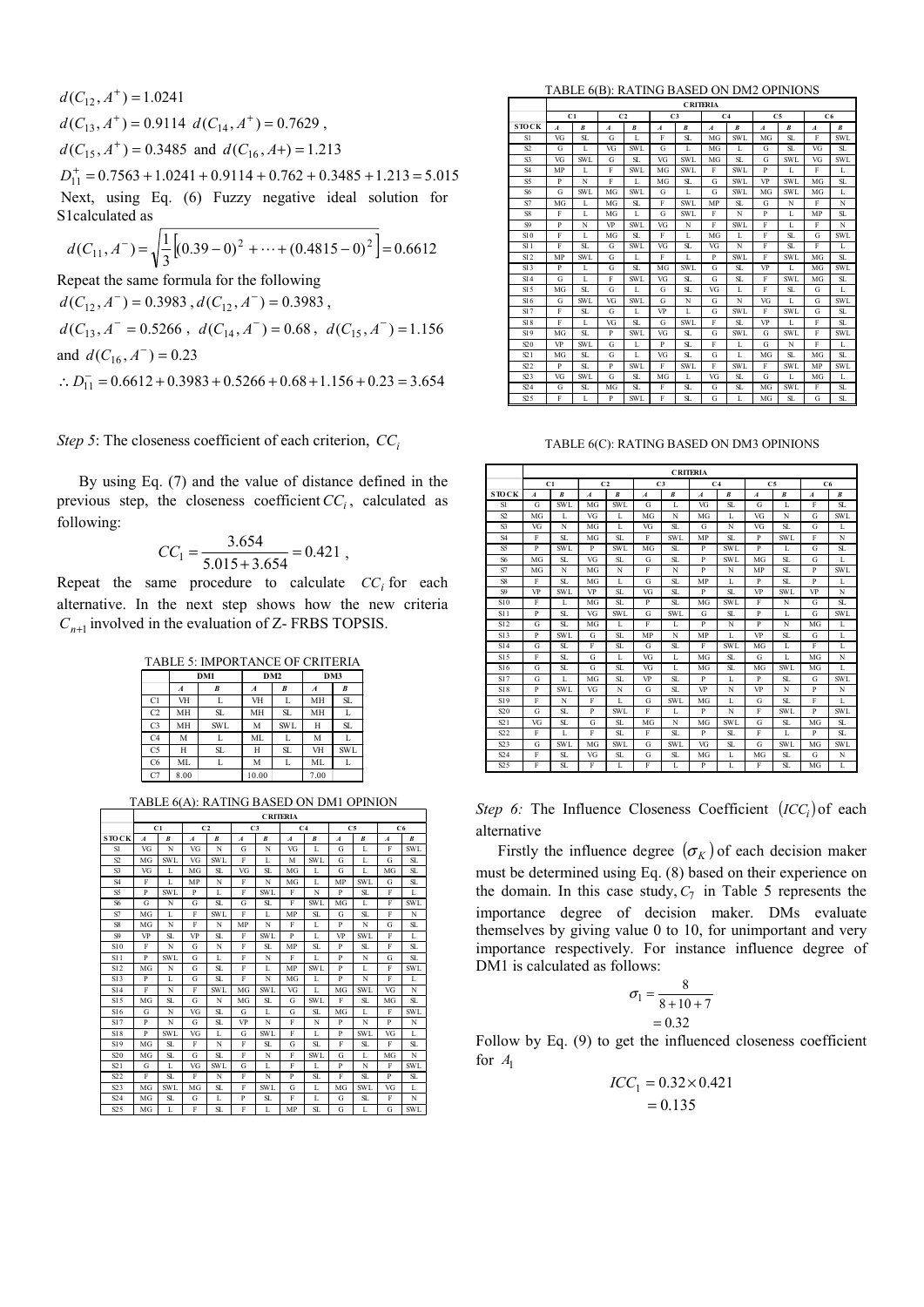Finally, the influenced closeness coefficients need to be normalized before match the coefficient to the linguistic variable in Table 4. As an example in this case study, assuming the maximum value of ICC,  $ICC_i = 0.183$  then the normalized influenced closeness degree calculated as follows:

$$
NICC_1 = \frac{0.135}{0.183}
$$
  
= 0.7386

*Step 7*: The matrix of antecedent  $(\Lambda)$  and the matrix of consequent  $(y)$ 

Each decision maker has a matrix of antecedent and consequent separately.

$$
\begin{array}{ccc} R_1 \begin{bmatrix} X_{11} & X_{12} & \cdots & X_{1n} \\ X_{21} & X_{22} & \cdots & X_{2n} \\ \vdots & \vdots & \vdots & \ddots & \vdots \\ X_{m1} & X_{m2} & \cdots & X_{mn} \end{bmatrix} \text{ then } \begin{bmatrix} Y_1 \\ Y_2 \\ \vdots \\ Y_m \end{bmatrix} \end{array}
$$

The rules have the following format:

IF  $X_{11}$  is VG and  $X_{12}$  is VG and  $X_{13}$  is G and  $X_{14}$  is VG and  $X_{15}$  is G and  $X_{16}$  is F Then the output  $Y_1$  is G.

Now, the value of  $NICC_i$  can be match to the linguistic variable for alternative in Table 4. For instance,  $NICC_1 = 0.7386$ . Then value of  $Y_1$  is belong to fuzzy set G in Table 4.

*Step 8*: The final score  $( \Gamma )$  for each alternative.

Assuming S1 have three rules R1, R2 R3: For example final score for S1 is shown below:

R1: if C1 is VG and C2 is VG and C3 is G AND C4 is VG and C5 is G and C6 is F Then S1 is G

R2: if C1 is VG and C2 is G and C3 is F and C4 is MG and C5 is MG and C6 is F Then S1 is VG

R3: if C1 is G and C2 is MG and C3 is G and C4 is VG and C5 is G and C6 is F Then S1 is VG

Let the output of each rule for S1 are

 $R1: G = (0.60, 0.7, 0.7, 0.8)$ 

R2:  $VG = (0.80, 0.9, 0.9, 1.0)$ 

R3:  $VG = (0.80, 0.9, 0.9, 1.0)$ .

Then, based on Eq. (14) the value of final score is calculated as follows

$$
\lambda = \frac{0.7 + 0.9 + 0.9}{3}
$$
  
= 0.83

From Step 6, by assuming ICC of each rule for S1 are

R1: 0.7386 R2: 0.8990 R3: 0.9334 The value of  $\Omega$  defined as

$$
\Omega = \frac{0.7386 + 0.8990 + 0.9334}{3}
$$
  
= 0.8569  
Lastly, the final score  $\Gamma$  can be derived as Eq. (13)

 $Γ = λ * Ω$  $= 0.83 \times 0.8569$ 

 $= 0.7141$ 

Therefore, from the value of  $\Gamma$ , the ranking order of all alternative is determined. The best alternative has higher value of Γ . The rank based on proposed method presented in Table 7.

# V. ANALYSIS OF RESULTS

For the validation purposes, the authors consider the ranking based on existing non rule based approach and actual price change. The rankings are compared descriptively using Spearman rho correlation. The advantages of this correlation method are its easy algebraic structure and intuitively simple interpretation. Besides this, the method is less sensitive to bias due to the effect of outliers and can be used to reduce the weight of outliers (large distances get treated as a one-rank difference).

In general, the coefficient of rho  $(\rho)$  measures the strength of association between two ranked variables. The formula used to calculate Spearman's Rank is shown below.

$$
\rho = 1 - \frac{6\sum \partial_i^2}{n^3 - n}
$$

where  $\partial_i$  represents the difference between the ranks and *n* donated number of alternatives considered. The Spearman correlation coefficient,  $\rho$  can take values between +1 to -1. If  $\rho = 1$  indicates a perfect relationship of ranks, if  $\rho = 0$ shows no relationship between ranks and  $\rho = -1$  indicates a perfect negative association of ranks. The closer  $\rho$  is to zero, the weaker the relationship between the ranks. Thus based on the analysis of Spearman rho correlation in Table 7, it is observed that the novel method (NM) Z-FRBS TOPSIS outperform the existing non rule based approach.

#### VI. CONCLUSION

In this paper, a novel version of TOPSIS method using Znumbers by extending the ability of fuzzy rule based approach in multi criteria decision making analysis is presented. The main novelty of this paper is the modification of TOPSIS method by fuzzy rule based approach using Z-numbers by considering expert experience and knowledge in decision analysis. The proposed method not only provides a useful way to handle vagueness and imperfect information in decision making practice in more flexible and intelligent manner but also presents expert knowledge more accurately. The ranking based on proposed method is validated comparatively using